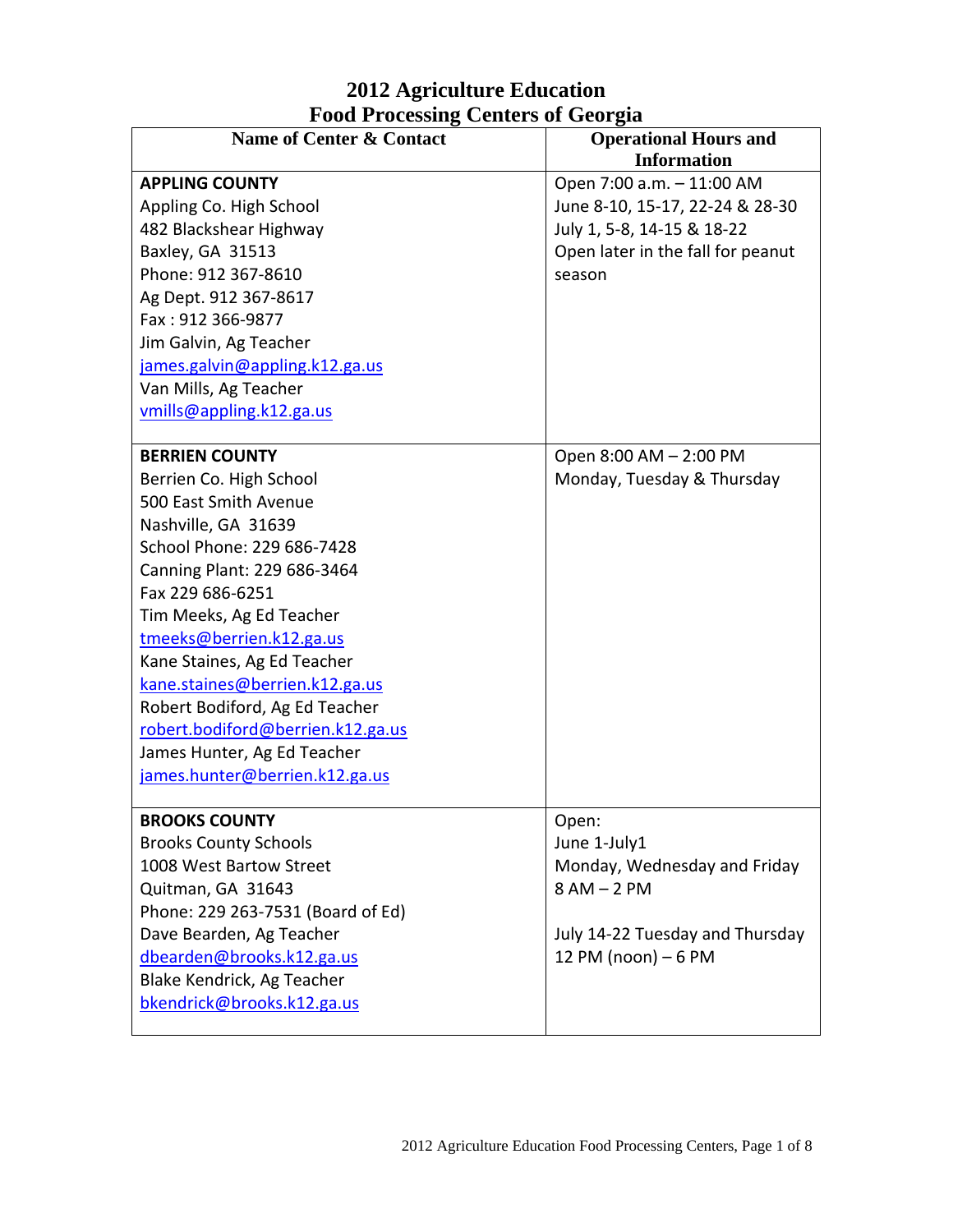| <b>Name of Center &amp; Contact</b> | <b>Operational Hours and</b>       |
|-------------------------------------|------------------------------------|
|                                     | <b>Information</b>                 |
| <b>CALHOUN COUNTY</b>               | Canning plant is located behind    |
| Calhoun Co. High School             | the school.                        |
| P.O. Box 366                        | BOE 229 849-2765                   |
| Edison, GA 31746                    | Open: July 7, 8, 14, 15 & 22       |
| Phone: 229 835-2435                 |                                    |
| Cell: 229 310-9246                  |                                    |
| Fax: 229 835-3040                   |                                    |
| David Wolfe, Ag Teacher             |                                    |
| davidwolfe@calhoun.k12.ga.us        |                                    |
| <b>COLQUITT COUNTY</b>              | May 14,16 8:00-12:00               |
| <b>Colquitt County High</b>         | May 21,23 8:00-12:00               |
| 1800 Park Avenue                    | May 29,30 8:00-12:00               |
| Moultrie, GA 31768                  |                                    |
| Stacey Beacham, Ag Teacher          | Open 8:00am-2:00pm                 |
| sbeacham@colquitt.k12.ga.us         | June 4-July 13 (Monday-Friday)     |
| Primary Contact: 229-890-6292 or    | 8:00 am to noon on the Saturdays   |
| 229-873-4202                        | of June 23, 30 and July 7, 14.     |
| Gene Hart, Ag Teacher               |                                    |
| ghart@colquitt.k12.ga.us            | Our canning plant has quart sized  |
| For off season appt: 229-873-1049   | cans for purchase and capability   |
| Shawn Collins, Ag Teacher           | to process glass jars supplied by  |
| scollins@colquitt.k12.ga.us         | the customer. We also offer        |
| Steve Bass, Ag Teacher              | shelling, washing and blanching    |
| sbass@colquitt.k12.ga.us            | of peas and butter beans. We       |
| Adrienne Gentry Smith, Ag Teacher   | also have equipment to peel        |
| asmith@colquitt.k12.ga.us           | potatoes.                          |
|                                     |                                    |
| <b>DODGE COUNTY</b>                 | Canning Plant is located behind    |
| Dodge County Food Processing        | the school tennis courts.          |
| Dodge County Middle School          |                                    |
| 5911 Oak Street                     |                                    |
| Eastman, GA 31023                   |                                    |
| Tom Cranford, Ag Teacher            |                                    |
| 478-278-8507                        |                                    |
| tcranford@dodge.k12.ga.us           |                                    |
| <b>DOOLY COUNTY</b>                 | June 1 - July 23 (After July 23 by |
| Dooly County High School            | appointment only)                  |
| <b>HWY 27 E</b>                     | M-F 7:30am - 4pm                   |
| Vienna, Ga 31092                    | Cans and Jars Canning              |
| 229-268-8181                        | Shelling and Juicing               |
| Anderson Jenkins, Ag Teacher        |                                    |
| Anderson.jenkins@dooly.k12.ga.us    |                                    |
| Steve McCray, Ag Teacher            |                                    |
| Smccray@dooly.k12.ga.us             |                                    |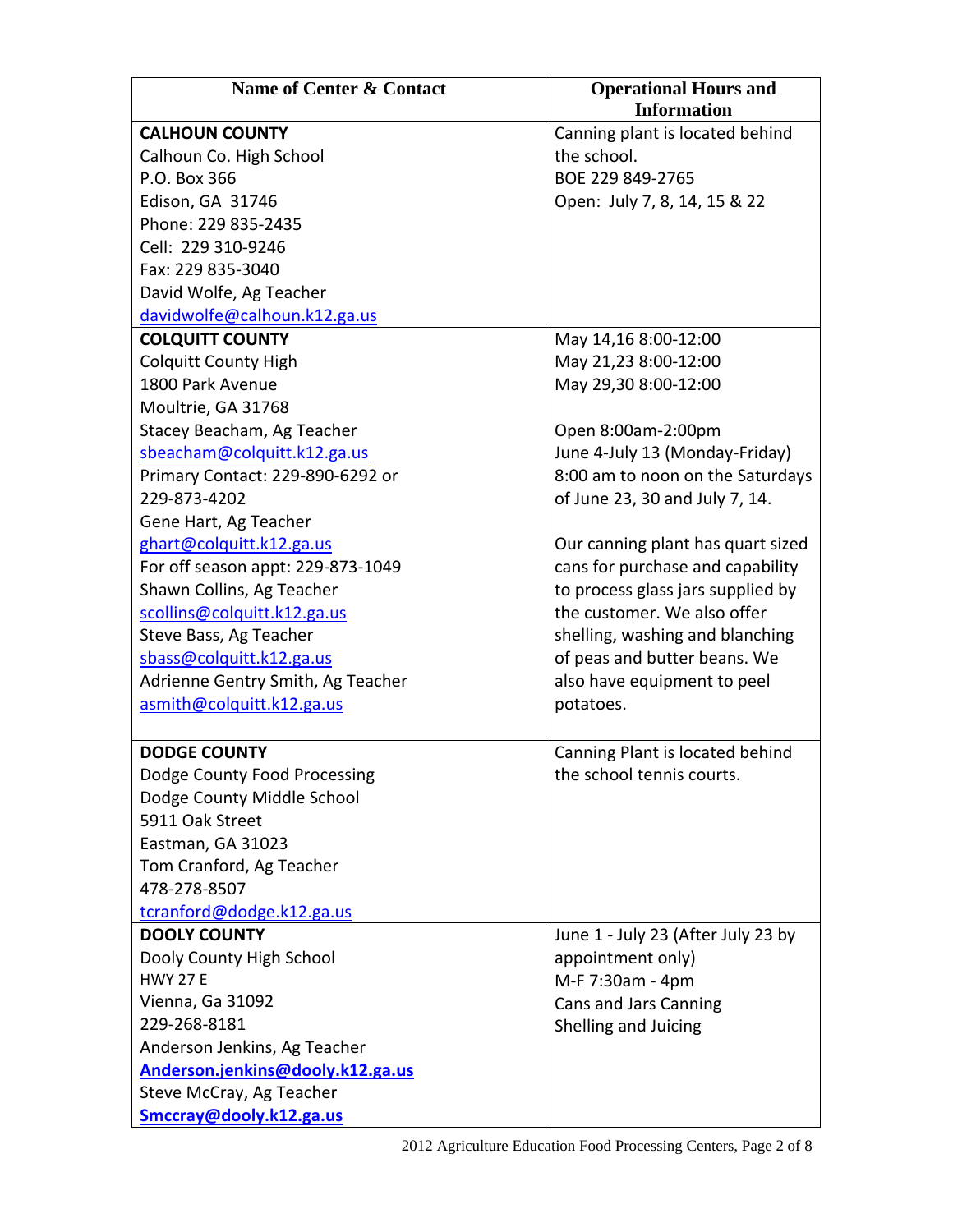| Name of Center & Contact                  | <b>Operational Hours and</b><br><b>Information</b> |
|-------------------------------------------|----------------------------------------------------|
| <b>EARLY COUNTY</b>                       | Open June & July                                   |
| <b>Early County High</b>                  | tuesdays and thursdays                             |
| 420 Columbia Road                         | 7:00am-2:00pm                                      |
| Blakely, GA 31723                         | Closed Week of July 4th.                           |
| Phone: 229 723-3006 ext. 5302             |                                                    |
| Fax: 229 723-8690                         | Pea sheller, blanching and                         |
| Ag Dept. 229 723-5503                     | canning in cans only.                              |
| Eric Harris, Ag Ed Teacher                |                                                    |
| eharris@early.k12.ga.us                   | Open by appointment only                           |
| Catherine I. Simmons                      | during peanut season                               |
| Ksimmons@early.k12.ga.us                  |                                                    |
| Larry Worsley, Ag Teacher                 |                                                    |
| worsleylarry@hotmail.com                  |                                                    |
|                                           |                                                    |
| <b>EMANUEL COUNTY</b>                     | Monday-Thursday                                    |
| <b>Emanuel County Institute</b>           | 7:30am to 2:00pm                                   |
| P.O. Box 218                              |                                                    |
| Twin City, GA 30471                       | Contact for additional                             |
| Phone: 478 763-3661                       | information if processing corn.                    |
| Tori Meadows, Ag Teacher                  |                                                    |
| tomeadows@emanuel.k12.ga.us Open May-July |                                                    |
| <b>FANNIN COUNTY</b>                      | July-September's Schedule:                         |
| Old State Farmers Market                  | Open Tuesday & Thursday                            |
| <b>East First Street</b>                  | 8:00 AM. Product must be in cooker                 |
| Blue Ridge, GA 30513                      | by noon.                                           |
| Phone: 706 632-0208                       | Bring own glass jars 25¢ pints, 30¢                |
| Rhonda Mathews, Ag Ed Teacher             | quarts for processing. Purchase                    |
| rmathews@fannin.k12.ga.us                 | metal cans 55¢ includes cost and                   |
|                                           | processing                                         |
| <b>FRANKLIN COUNTY</b>                    | Open Monday and Thursday                           |
| Franklin Co. Food Processing Center       | 7:30 AM - 12:00 Noon through                       |
| 57 Hartwell Road                          | August 8. The center will be                       |
| Lavonia, GA 30553                         | closed July 4 and July 11.                         |
| 706-384-4245, EXT 1336- Ag Dept.          |                                                    |
| Gary Minyard, Ag Teacher                  |                                                    |
| gminyard@franklin.k12.ga.us               |                                                    |
| Owen Thomason, Ag Teacher                 |                                                    |
| othom@franklin.k12.ga.us                  |                                                    |
| Cale Watkins, Ag Teacher                  |                                                    |
| cwatkins@franklin.k12.ga.us               |                                                    |
|                                           |                                                    |
|                                           |                                                    |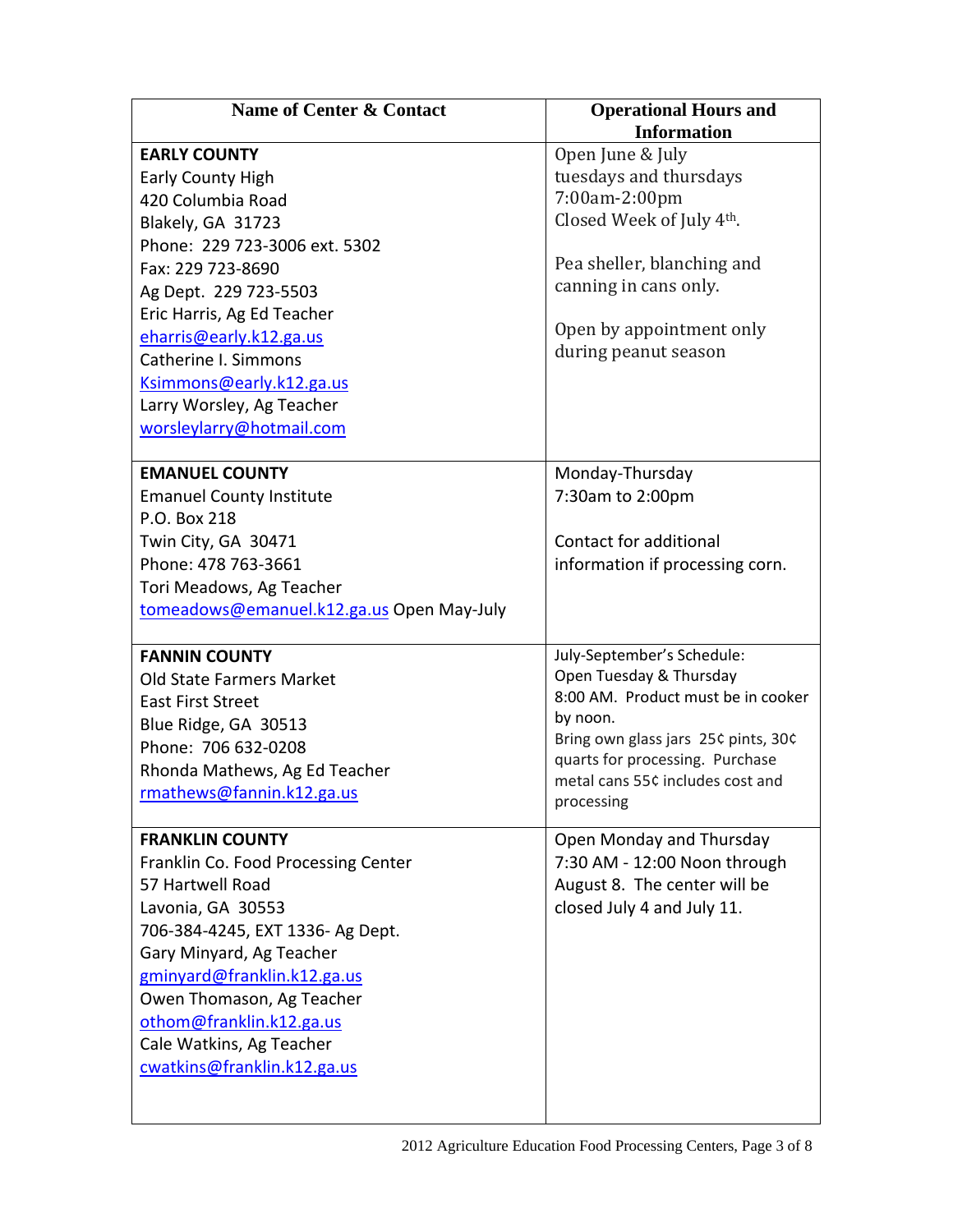| Name of Center & Contact           | <b>Operational Hours and</b><br><b>Information</b> |
|------------------------------------|----------------------------------------------------|
| <b>GILMER COUNTY</b>               | Open: Tuesday & Thursday                           |
| Gilmer Co. Cannery                 | June 23 - December 31                              |
| 465 Bobcat Trail                   | $8:00 - 5:00$                                      |
| Ellijay, GA 30540                  | Processing must begin by 11:00                     |
| Cannery: 706 276-5095              | a.m.                                               |
| Mr. John Clark Pettit              |                                                    |
| 706 273-8457                       | Tin cans are available for                         |
| johnclark.pettit@gilmerschools.com | purchase. Customers must                           |
| <b>Ashton Allen</b>                | provide their own glass.                           |
| ashton.allen@gilmerschools.com     |                                                    |
| Josh Hitt                          |                                                    |
| joshua.hitt@gilmerschools.com      |                                                    |
| <b>HABERSHAM COUNTY</b>            | Cannery is under construction.                     |
| <b>Habersham County Cannery</b>    | New cannery is projected to open                   |
| <b>Stanford Mill Road</b>          | summer 2012. Location at the                       |
| Clarkesville, GA 30523             | new Habersham Central High                         |
| Amy Crump, Ag Teacher              | School.                                            |
| acrump@habersham.k12.ga.us         |                                                    |
| Kyle Dekle, Ag Teacher             |                                                    |
| kdekle@habersham.k12.ga.us         |                                                    |
| <b>HOUSTON COUNTY</b>              | Open Monday - Thursday                             |
| Perry High School                  | $8:00 - 12:00$ Noon                                |
| 1307 North Avenue                  | Closing date this year is July 19                  |
| Perry, GA 31069                    |                                                    |
| School 478 988-6312                |                                                    |
| Phone: 478 988-6322                |                                                    |
| Argene Claxton, Ag Teacher         |                                                    |
| argene.claxton@hcbe.net            |                                                    |
| Phil Gentry                        |                                                    |
| philip.gentry@hcbe.net             |                                                    |
| Philip Gentry Sr.                  |                                                    |
| phil.gentry@hcbe.net               |                                                    |
|                                    |                                                    |
|                                    |                                                    |
|                                    |                                                    |
|                                    |                                                    |
|                                    |                                                    |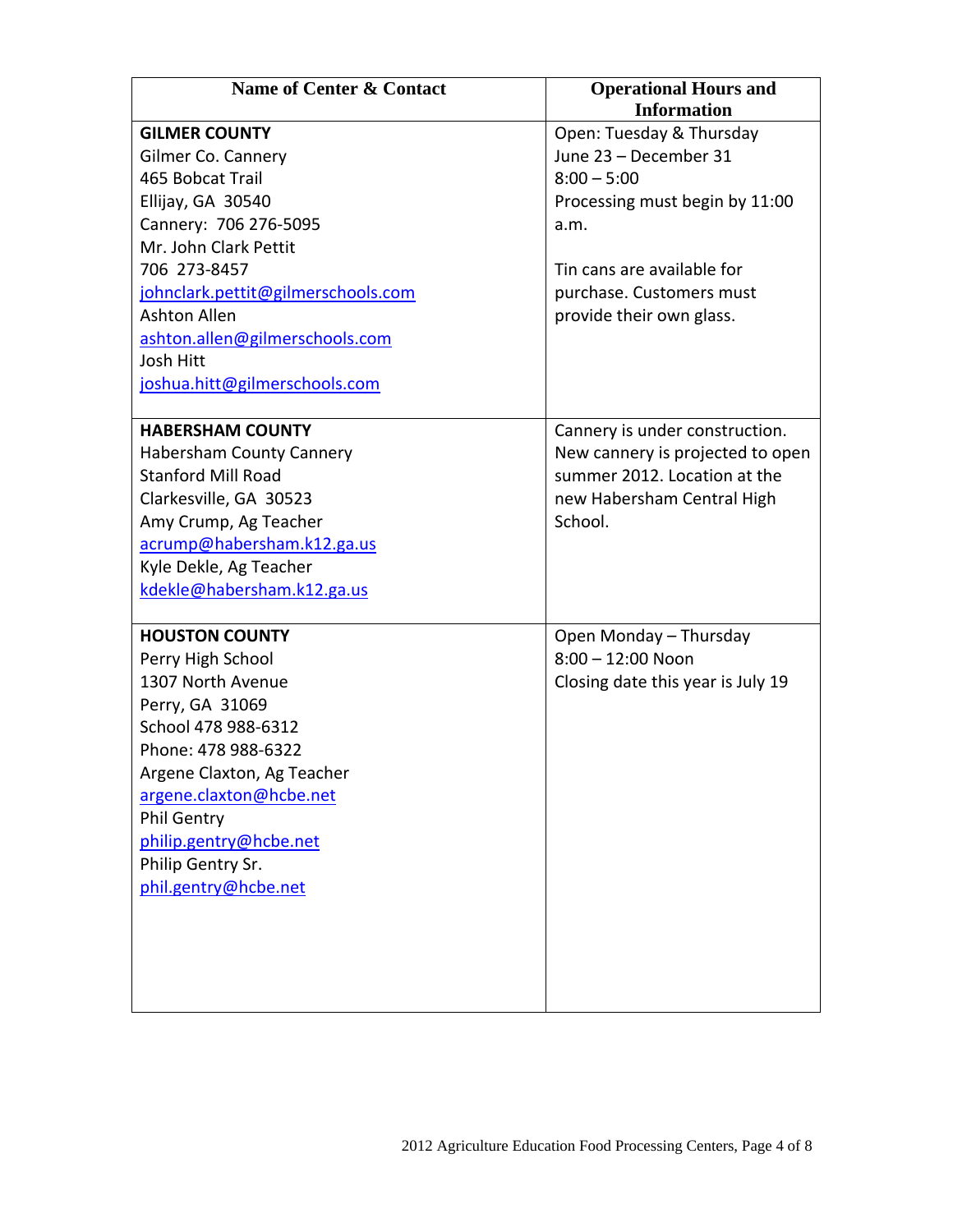| Name of Center & Contact     | <b>Operational Hours and</b>                                                 |
|------------------------------|------------------------------------------------------------------------------|
|                              | <b>Information</b>                                                           |
| <b>IRWIN COUNTY</b>          | Open last week of May.                                                       |
| Irwin County High School     | Tuesday, Wednesday & Thursday                                                |
| 149 Chieftain Circle         | 8 a.m. - 2 p.m.                                                              |
| Ocilla, GA 31774             |                                                                              |
| Phone 229 468-9421           | Blanch, Can, Shell peas                                                      |
| Wesley Paulk, 229 424-3446   | No glass product nor meat                                                    |
| wpaulk@irwin.k12.ga.us       | processing.                                                                  |
| Shayla Johnson               |                                                                              |
| sjohnson@irwin.k12.ga.us     |                                                                              |
| Ira Tucker                   |                                                                              |
| itucker@irwin.k12.ga.us      |                                                                              |
|                              |                                                                              |
|                              |                                                                              |
| <b>LANIER COUNTY</b>         | Open 7:30 AM - 12:00 Noon                                                    |
| Lanier County High School    | Monday, Wednesday, Friday                                                    |
| 52 West Patton Avenue        | Closed Wednesday, July 4, 2012                                               |
| Lakeland, GA 31635           | Closed Monday, July 9 and 11,                                                |
| Phone 229 482-3868           | 2012 for GVATA Summer                                                        |
| Ben Culpepper                | Conference                                                                   |
| bculpepper@lanier.k12.ga.us  | Our canning plant has quart sized cans<br>for purchase and the capability to |
| <b>Shannon Danforth</b>      | process glass jars supplied by the                                           |
| sdanforth@lanier.k12.ga.us   | customer. We also offer shelling,                                            |
|                              | washing, and blanching of peas and                                           |
|                              | butter beans. We also have equipment<br>to peel potatoes.                    |
| <b>MCDUFFIE COUNTY</b>       | Open June 16                                                                 |
| Thomson High School          | Tues, Wednesday & Thurs                                                      |
| 1077 White Oak Road          | through July 30 - 7:30 - 2:30                                                |
| Thomson, GA 30824            |                                                                              |
| Phone 706-986-4297           |                                                                              |
| Fax: 706-986-4201            |                                                                              |
| Rick Dubose 706 986-4200     |                                                                              |
| duboser@mcduffie.k12.ga.us   |                                                                              |
|                              |                                                                              |
| <b>MURRAY COUNTY</b>         | Have produce to facility by 10                                               |
| Murray County High School    | AM                                                                           |
| 1001 Green Road              |                                                                              |
| Chatsworth, GA 30705         | Open July: Tues, Wed, Thurs.                                                 |
| Phone 706 695-1414           | 8:00-12 Noon.                                                                |
| Fax 706 517-2625             | (Week of July 11 open Thurs. and                                             |
| Mike Bushey, Ag Ed Teacher   | Fri. only)                                                                   |
| 706 517-5738                 | Open August: 1 <sup>st</sup> two weeks                                       |
| mike.bushey@murray.k12.ga.us | Tues. and Thurs. only                                                        |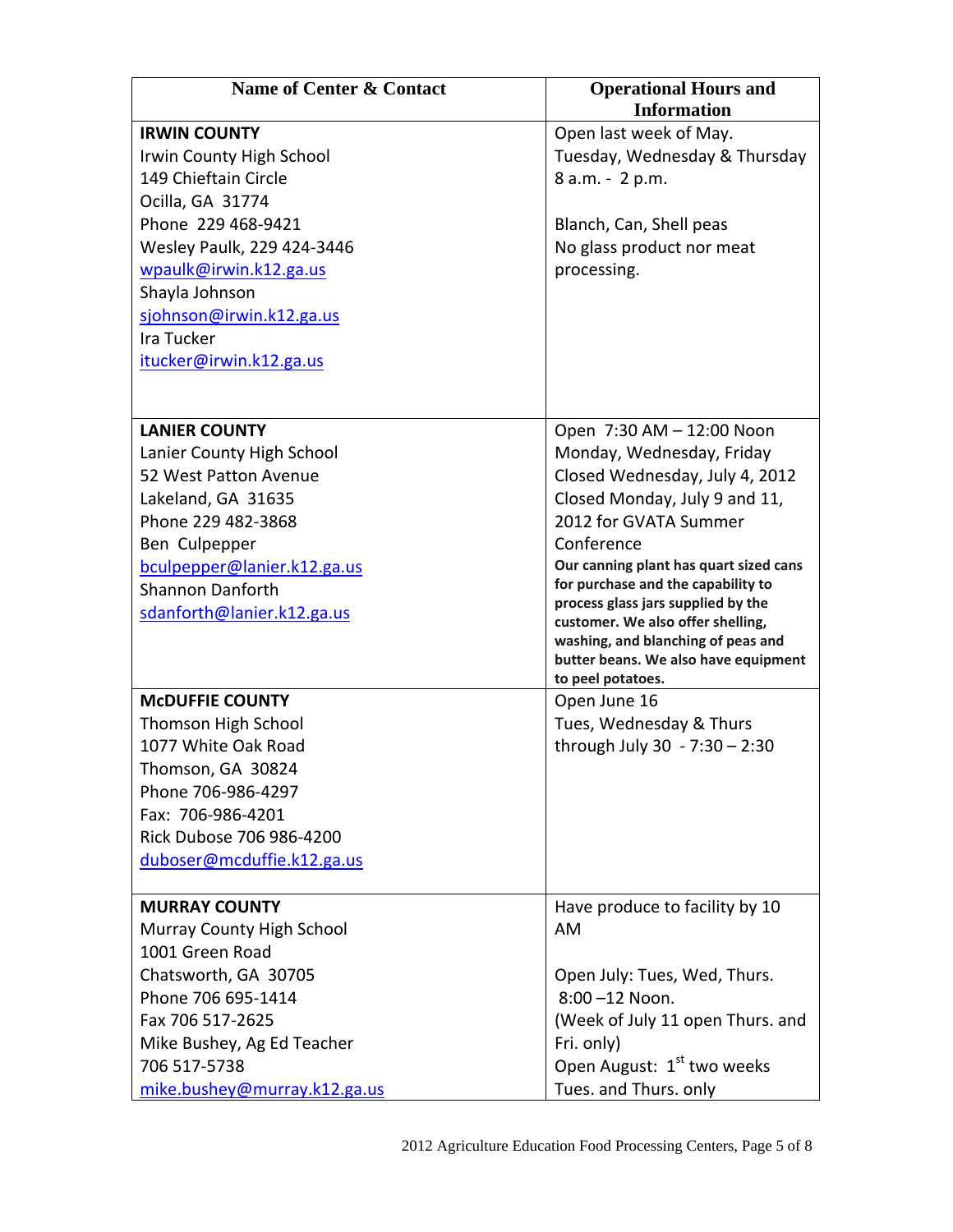| Name of Center & Contact                 | <b>Operational Hours and</b>                         |
|------------------------------------------|------------------------------------------------------|
|                                          | <b>Information</b>                                   |
| <b>PICKENS COUNTY</b>                    | Plan to arrive before 11 AM to                       |
| Pickens County High School               | allow time for preparation and                       |
| 500 Dragon Drive                         | processing before closing.                           |
| Jasper, GA 30143                         | Open:                                                |
| Phone 706 253-1800                       | Late June - Tues. & Thurs.                           |
| Fax 706 253-1806                         | July - Tues. Wed., Thurs.                            |
| Joe Wright, Ag Ed Teacher                | <b>Closed:</b> Week of July 9 <sup>th</sup> -Thurs., |
| joewright@pickens.k12.ga.us              | Fri. Only)                                           |
| Jason Cantrell, Ag Ed Teacher            | <b>Beginning Aug 1st</b>                             |
| jasoncantrell@pickens.k12.ga.us          | Open: Every Wed. afternoon                           |
|                                          | after 2 PM throughout August.                        |
| <b>SEMINOLE COUNTY</b>                   | Open:                                                |
| Seminole Co. Canning Plant               | Spring Tues/Thurs 2:00 - 4:00                        |
| 208 Adams Street                         | Summer Tues/Thurs 8:00 - 3:00                        |
| Donalsonville, GA 39845                  | Fall Tues/Thurs 2:00 - 4:00                          |
| Ag Dept. 229 524-5165                    | Peanuts - August - November                          |
| Mike Casey 229-220-1786                  |                                                      |
| mcasey@seminole.k12.ga.us                |                                                      |
| Dusty Smith 229-493-0553                 |                                                      |
| dsmith@seminole.k12.ga.us                |                                                      |
|                                          |                                                      |
| <b>STEPHENS COUNTY</b>                   | Open Year Round 8 AM - 4 PM                          |
| <b>Eastanollee Cannery</b>               | Monday: Meats                                        |
| 207 School Circle                        | Tues, Wed, Thurs: Vegetables                         |
| Eastanollee, GA 30538                    |                                                      |
| Farish Mulkey, 706 779-2218              |                                                      |
| farish.mulkey@stephenscountyschools.org  |                                                      |
| Nick Moody, Ag Teacher                   |                                                      |
| nicholas.moody@stephenscountyschools.org |                                                      |
|                                          |                                                      |
| <b>TATTNALL COUNTY</b>                   | Open Tues - Friday                                   |
| <b>Tattnall Co. High School</b>          | 8:00 AM - 12:00 Noon                                 |
| 1 Battle Creek Warrior Blvd.             | through end of July                                  |
| Reidsville, GA 30453                     |                                                      |
| Phone: 912 557-4374                      |                                                      |
| Fax: 912 557-4542                        |                                                      |
| Phone: 912 557-8999                      |                                                      |
| Adam Carpenter, Ag Ed Teacher            |                                                      |
| acarpenter@tattnall.k12.ga.us            |                                                      |
| Donald Crumpler, YF Teacher              |                                                      |
| dcrumpler@tattnall.k12.ga.us             |                                                      |
|                                          |                                                      |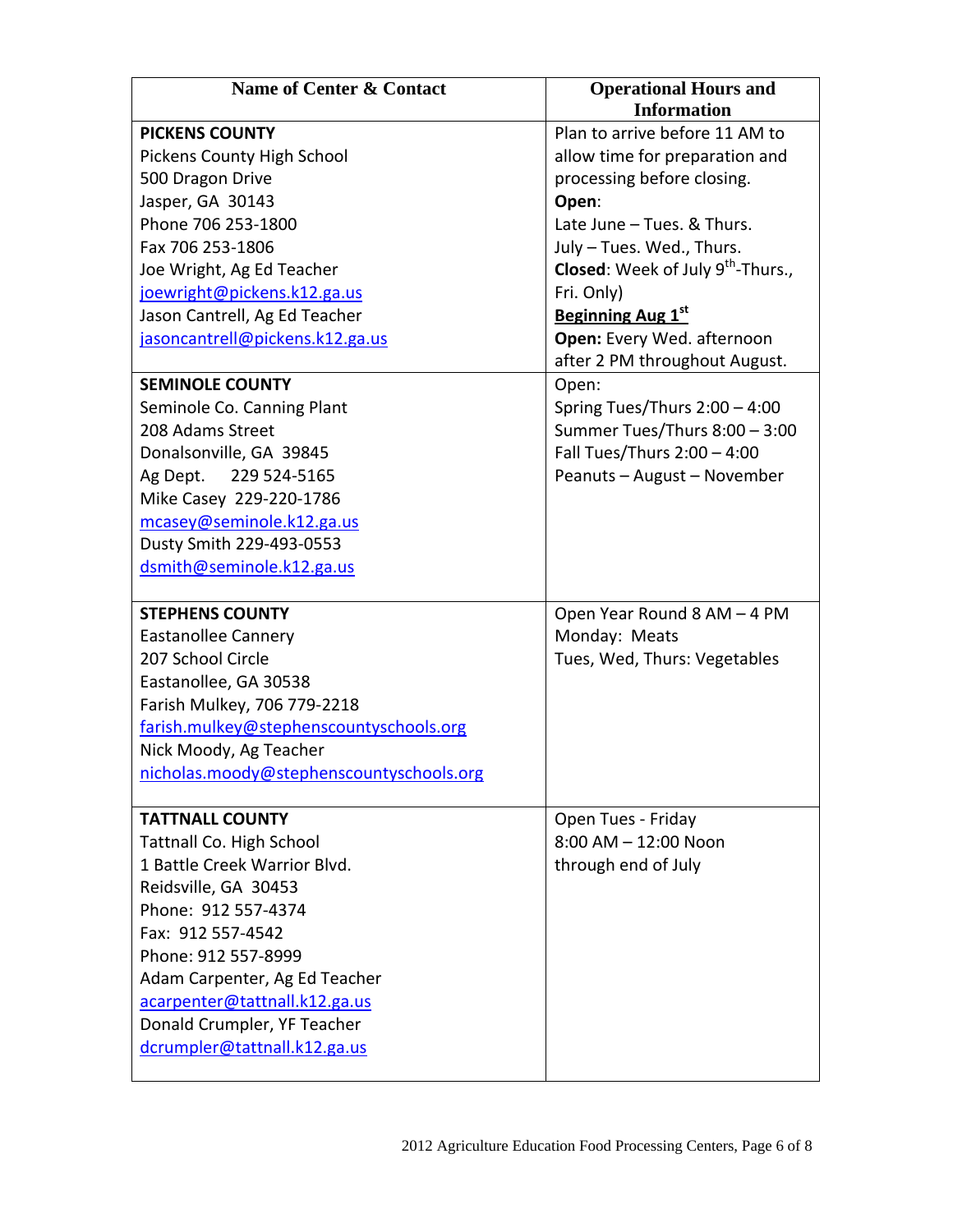| <b>Name of Center &amp; Contact</b>  | <b>Operational Hours and</b>     |
|--------------------------------------|----------------------------------|
|                                      | <b>Information</b>               |
| <b>TIFT COUNTY</b>                   | Open Monday - Thursday           |
| <b>Tift County High School</b>       | May 31, 2011 to July 7, 2011     |
| One Blue Devil Way                   | (Except July 4 and July 14, 2011 |
| Tifton, GA 31794                     | Times: 8:00 AM - 2:00 PM         |
| Phone 229 387-2480                   | Open by appointment during all   |
| Phone 229 387-2475                   | other times of the year.         |
| Lynn Cook, Ag Teacher                | Metal Quart cans or bring your   |
| lcook@tiftschools.com                | own jars. New facility located   |
| Jimmy Cargle, Ag Teacher             | behind Tift County High School   |
| jcargle@tiftschools.com              | (Enter the bus entrance off of   |
| Steve Hobbs, Ag Teacher              | New River Church Road)           |
| shobbs@tiftschools.com               |                                  |
| Beth Golden, Ag Teacher              |                                  |
| bgolden@tiftschools.com              |                                  |
| <b>Carl Nichols</b>                  |                                  |
| cnichols@tiftschools.com             |                                  |
|                                      |                                  |
| <b>TREUTLEN COUNTY</b>               | Open                             |
| <b>Treutlen County High School</b>   | July 5, 6, 7, 8, 14, 15.         |
| 1201 Fowler Street                   |                                  |
| Soperton, GA 30457                   | There is a new schedule of dates |
| Barry Norris (912) 529-4536 ext.2108 | for every year.                  |
| bnorris@treutlenhighschool.org       |                                  |
|                                      |                                  |
| <b>TURNER COUNTY</b>                 | Process in cans only             |
| <b>Canning Plant</b>                 | Open July: Tues and Thurs        |
| 261 S. Labelle Ave.                  | 8 AM - 2 PM. (Product must be    |
| Sycamore, GA                         | in by 2 PM)                      |
| 229-567-9337                         |                                  |
| Chuck Majeski, Ag Ed Teacher         | August (Peanut Season) By Appt.  |
| cmmajeski@windstream.net             | only                             |
| Dennis Kendrick, Ag Teacher          |                                  |
| dkendrick@turner.k12.ga.us           |                                  |